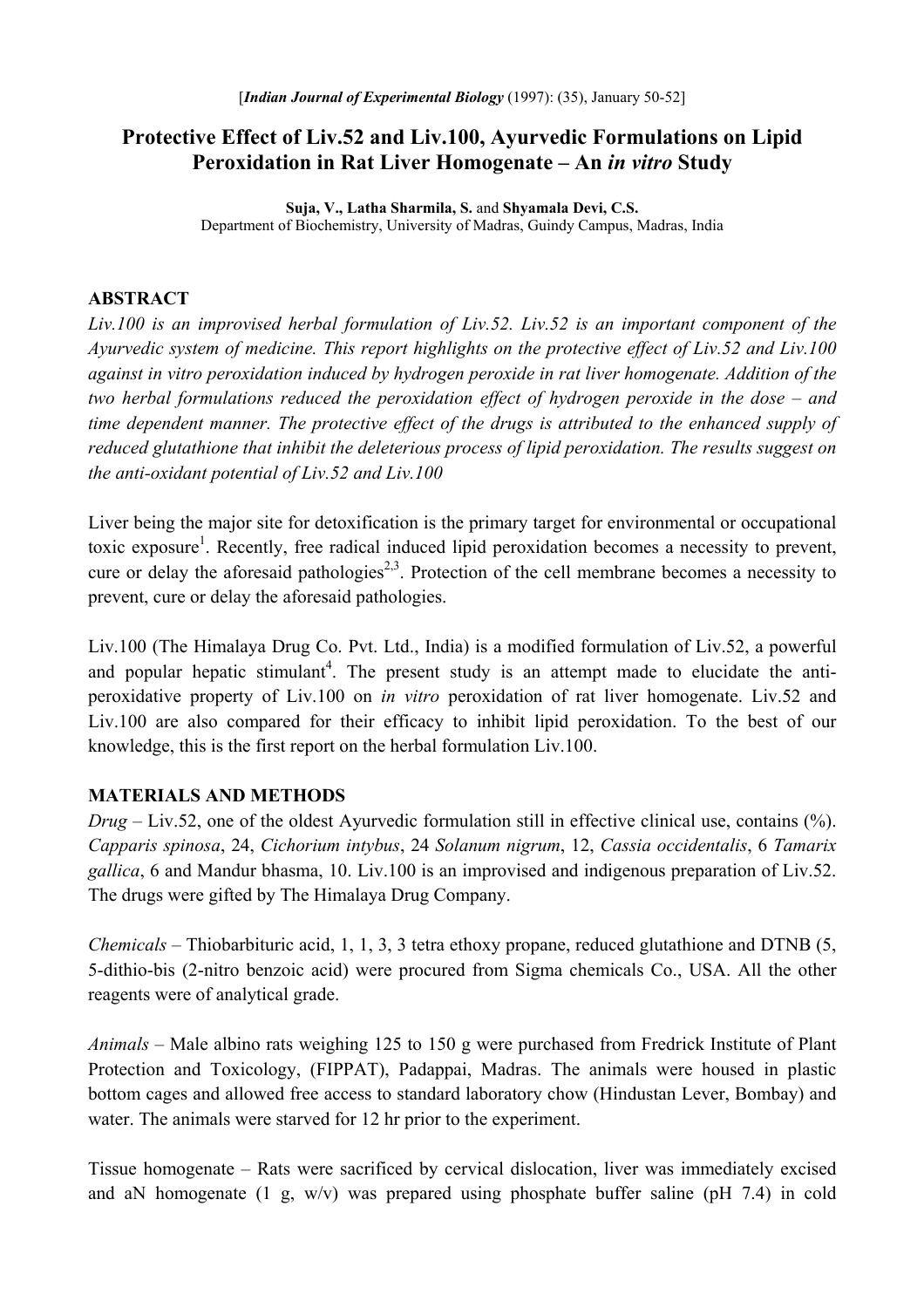condition. It was centrifuged (2000 g) for 10 min. Supernatant was collected and finally suspended in PBS to contain approximately 0.8-1 mg protein in 0.1 ml suspension to perform *in vitro*  experiment.

*Experimental design* - Different concentrations of Liv.52 and Liv.100 were added to 3 ml liver homogenate, gently mixed and incubated at 37ºC for 20 min. This was followed by the addition of hydrogen peroxide, mixed gently and further incubated at 37ºC. At different time intervals, incubation mixture was taken out for the estimation of thio barbituric acid-reactive substances [TBA-RS] as described by Ohkawa *et al.*<sup>5</sup>, with slight modifications<sup>6</sup> and reduced glutathione<sup>7</sup>. Protein was estimated by the method of Lowry *et al.*<sup>8</sup>

*Statistical evaluation* – The results, are the mean  $\pm$  SD of six animals. Level of significance has been evaluated by using student's t test.

## **RESULTS**

Protective effect of Liv.52 and Liv.100 on hydrogen peroxide induced lipid peroxidation – To the fixed volume of liver homogenate were added different concentrations of hydrogen peroxide [0.1- 4 mM] and incubated at 37ºC. Incubation mixture (0.1 ml) was taken out at different time intervals to estimate TBARS. The results depicted the dose-dependent response of hydrogen peroxide on lipid peroxidation in rat liver homogenate. The pilot study gave the optimum dose to be 1 mM and ideal time for maximum induction of peroxidation to be 20 min for TBA-RS estimation in our laboratory conditions.

*To assess the protective effect of Liv.52 and Liv.100, the experiment comprised of two groups* – The control group contained buffer and different concentrations of Liv.52 and Liv.100 and the experimental group varied from the control group with the addition of hydrogen peroxide [1 mM final concentration]. The mixtures were incubated at  $37^{\circ}$ C for 20 minutes. A significant ( $p$ <0.001) dose-dependent effect was noted with the two drugs and did not show any augment in TBA-reactive substances upto 6.6 mg/ml (Table 1).

| Table 1: Protective effect of Liv.52 and Liv.100 on hydrogen peroxide (1 mM) induced lipid peroxidation in rat liver<br>homogenate (Values are mean $\pm$ SD of 6 animals in each group) |               |                          |                             |                                     |                          |                          |
|------------------------------------------------------------------------------------------------------------------------------------------------------------------------------------------|---------------|--------------------------|-----------------------------|-------------------------------------|--------------------------|--------------------------|
|                                                                                                                                                                                          |               | Drug concentration mg/ml |                             |                                     |                          |                          |
|                                                                                                                                                                                          |               | $\Omega$                 | 0.8                         | 1.6                                 | 3.3                      | 6.6                      |
| Without $H_2O_2$ "TBARS"<br>$nm/100$ mg protein                                                                                                                                          | A             | $116.81 \pm 3.2$         | $116.63 \pm 0.9$            | $116.01 \pm 0.7$   $115.86 \pm 0.7$ |                          | $115.74 \pm 0.6$         |
|                                                                                                                                                                                          | B             | $116.77 \pm 2.2$         | $116.37 \pm 1.8$<br>$\pm 2$ | $115.98 \pm 0.6$                    | $115.42 \pm 0.7$         | $115.37 \pm 0.9$         |
| With $H_2O_2$ "TBARS"<br>nM/100 mg protein                                                                                                                                               | A             | $228.63 \pm 3.2$         | $198.59 \pm 0.7$<br>$2*$    | $144.69 \pm 0.6$<br>1*              | $137.32 \pm 0.9$<br>1*   | $117.05 \pm 0.4$<br>9*   |
|                                                                                                                                                                                          | B             | $229.15 \pm 4.2$         | $182.32 \pm 0.7$<br>6*      | $135.71 \pm 0.8$<br>$5*$            | $123.09 \pm 1.1$<br>$0*$ | $115.50 \pm 0.5$<br>$4*$ |
| $A = Liv.52$ ; $B = Liv.100$                                                                                                                                                             | $*_{p<0.001}$ |                          |                             |                                     |                          |                          |

*Effect of Liv.52 and Liv.100 on reduced glutathione (GSH; Fig. 1)* – The experimental design followed was the same as described earlier.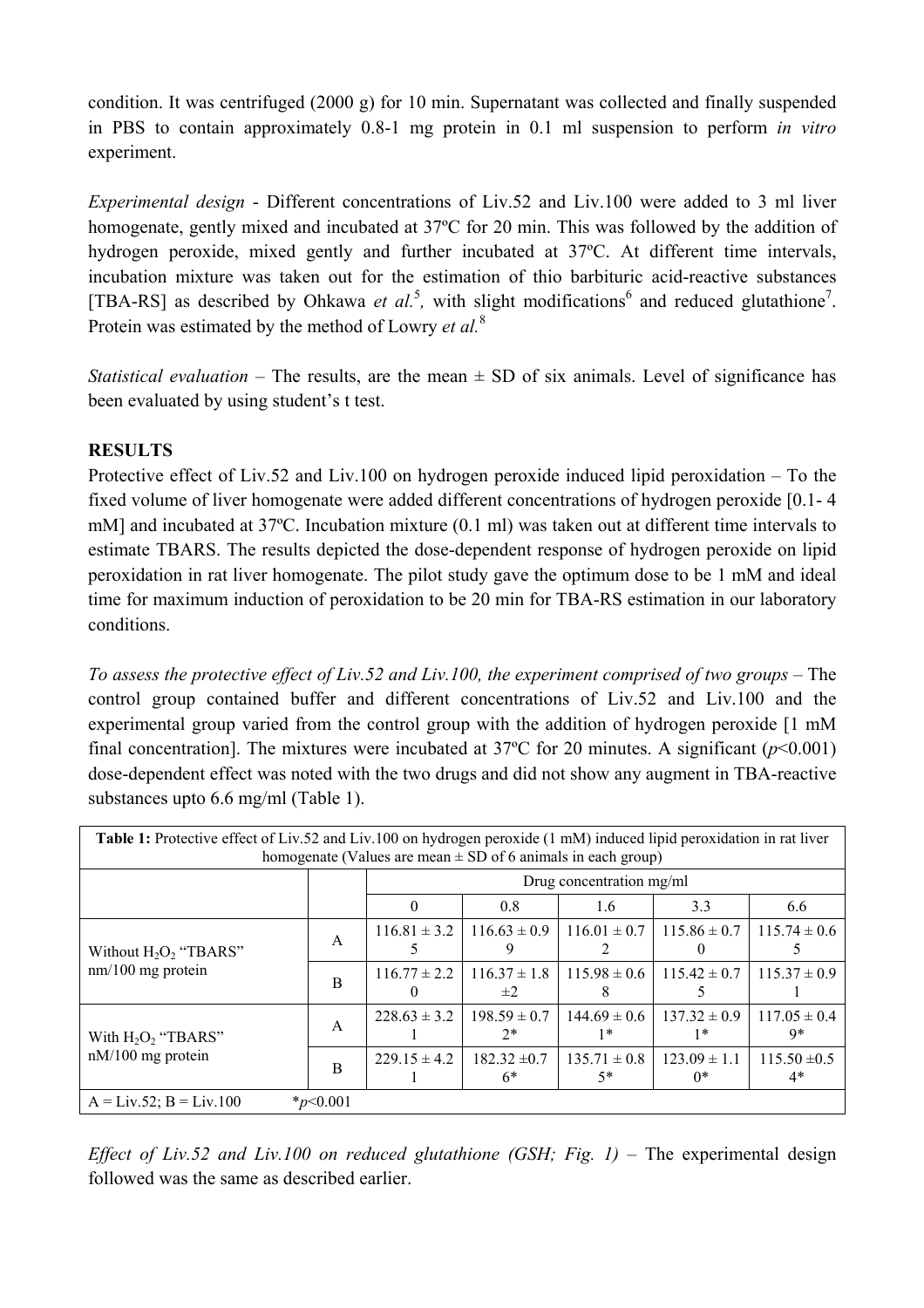In normal condition GSH content decreased after 20 min as an outcome of autooxidation, but in the drug (1 mg/ml) treated groups, rate of lowering of GSH content was found to be minimum and the level was maintained upto 40 min. In presence of 0.2 mM hydrogen peroxide, the effect of the drugs was found to be promising in maintenance of the levels of glutathione at normal (Fig.1a and 1b).

### **DISCUSSION**

Lipid peroxidation is a complex and natural deleterious process. The effects of free radicals on human beings have recently been considered as their close relation to toxicity, diseases and aging<sup>9,10</sup>. Liver is under constant threat of oxidants; especially hydrogen peroxide.

Hydrogen peroxide forms an important tool for the study of lipid peroxidation in terms of TBARS formation. To being with, standardization of hydrogen peroxide to



induce lipid peroxidation liver homogenate was carried out in order to establish the optimum dose and duration or estimation. From the observations, the optimum dose and duration for estimation. From the observations, the optimum dose and duration selected was 1 mM and 20 minutes for the estimation of lipid peroxidation in terms of "TBARS" formation. The peroxidative property of hydrogen peroxide can be justified as the formation of free radicals with ferrous iron and with oxygen radicals [Habber Weiss reaction]. These free radicals could further attack the phospholipid of membrane causing lipid peroxidation<sup>11</sup>. The fact remains that the generation of free radical imposes depletion of anti-oxidants such as Vitamin A, E, C and glutathione (reduced). The optimum dose of hydrogen peroxide used for the estimation of reduced glutathione is 0.2 mM. At concentrations greater than 1 mM it releases detectable amount of TBARS" but reduces the glutathione level to the minimum. This shows that there may be accumulation of oxidized glutathione (GSSG) is followed by lipid peroxidation, hence the estimation of reduced glutathione becomes difficult. Reduced glutathione may serve a better index or marker than quantitation of "TBARS" formation. The same was expressed by Savita *et al*. 12 The present results clearly exhibit the dose and time-dependent protective response afforded by Liv.52 and Liv.100 against hydrogen peroxide induced lipid peroxidation. An inverse relationship is established between formation of TBARS and reduced glutathione content. Earlier reports claim Liv.52 have caused significant enhancement in the GSH level in animals treated with it and also normalize radiation-induced alterations in GSH levels<sup>13</sup>. These findings further support our observations and the results of the current study are comparable to the observations of Savita *et al.*<sup>12</sup>, a work with a different herbal extract.